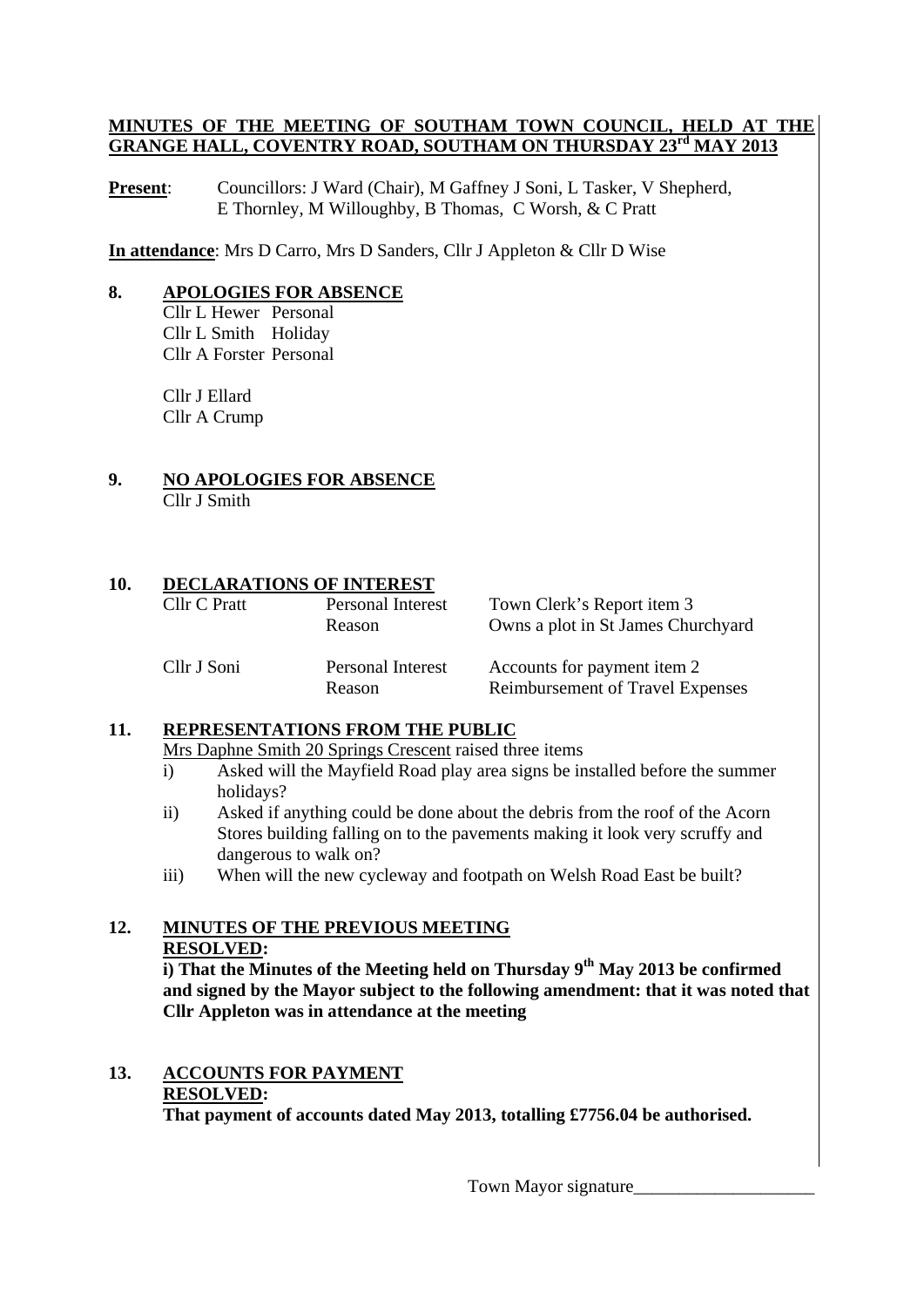## **14. APPLICATIONS FOR PLANNING PERMISSION**

i) Council considered the applications for planning permission detailed on the schedule dated May 2013 Issue 2 upon which the Town Council had been consulted by Stratford District Council.

ii) Planning Application decisions dated May 2013 Issue 2 **Noted**  iii) Planning Committee Meeting Dates

**Noted** 

## **15. TOWN CLERK'S REPORT**

## **15.1 PUBLIC REPRESENTATIONS**

Mrs D Smith

Was advised by the Town Clerk that

- i) the Mayfield play area signs were on order and should be in place prior to the summer holidays
- ii) a letter would be sent to the owners of the Acorns Stores building asking for the gutters to be cleared
- iii) an enforcement case had been opened by SDC as the development on Welsh Road East should not have been occupied until the highway works were complete

## **15.2 HIDDEN BRITAIN- INVITATION TO STAKEHOLDER TOURISM WORKSHOP 18th JUNE 2013**

**RESOLVED: i) that Cllr V Shepherd is to represent the Council at this workshop ii) that Cllrs L Smith and A Forster will be asked if they would wish to attend** 

## **15.3 ST JAMES TOWN CHURCHYARD**

**RESOLVED: i) to amend question 3 of the survey to include the repayment of the loan costs which would need to be added to Precept ii) clarify the position regarding interment of ashes iii) send the survey out to residents via the Express Advertiser, STC website, STC emailing list, Survey Monkey and place hard copies in the library and post office.** 

#### **15.4 NATIONAL ASSOCIATION OF BRITISH MARKET AUTHORITIES MEMBERSHIP RESOLVED: to join NABMA at a cost of £318.00**

#### **15.5 MEETINGS/TRAINING/EVENTS Saturday 15th June 2013 Awareness of Employment Responsibilities and Encouraging a Good Employment Relationship Briefing Event Noted**

**15.6** COUNCIL MEETING DATES<br>Thursday  $27^{\text{th}}$  June 2013<br>Thursday  $13^{\text{th}}$  June 2013 Thursday  $27^{\text{th}}$  June 2013<br>Thursday  $13^{\text{th}}$  June 2013<br>Thursday  $13^{\text{th}}$  June 2013<br>Thursday  $11^{\text{th}}$  July 2013 Thursday  $25^{\text{th}}$  July 2013 August Recess Thursday  $26^{th}$  September 2013<br>Thursday  $24^{th}$  October 2013<br>Thursday  $10^{th}$  October 2013<br>Thursday  $10^{th}$  October 2013 Thursday  $24^{\text{th}}$  October 2013<br>Thursday  $28^{\text{th}}$  November 2013 December Recess

Thursday  $14<sup>th</sup>$  November 2013

**Noted** 

Town Mayor signature\_\_\_\_\_\_\_\_\_\_\_\_\_\_\_\_\_\_\_\_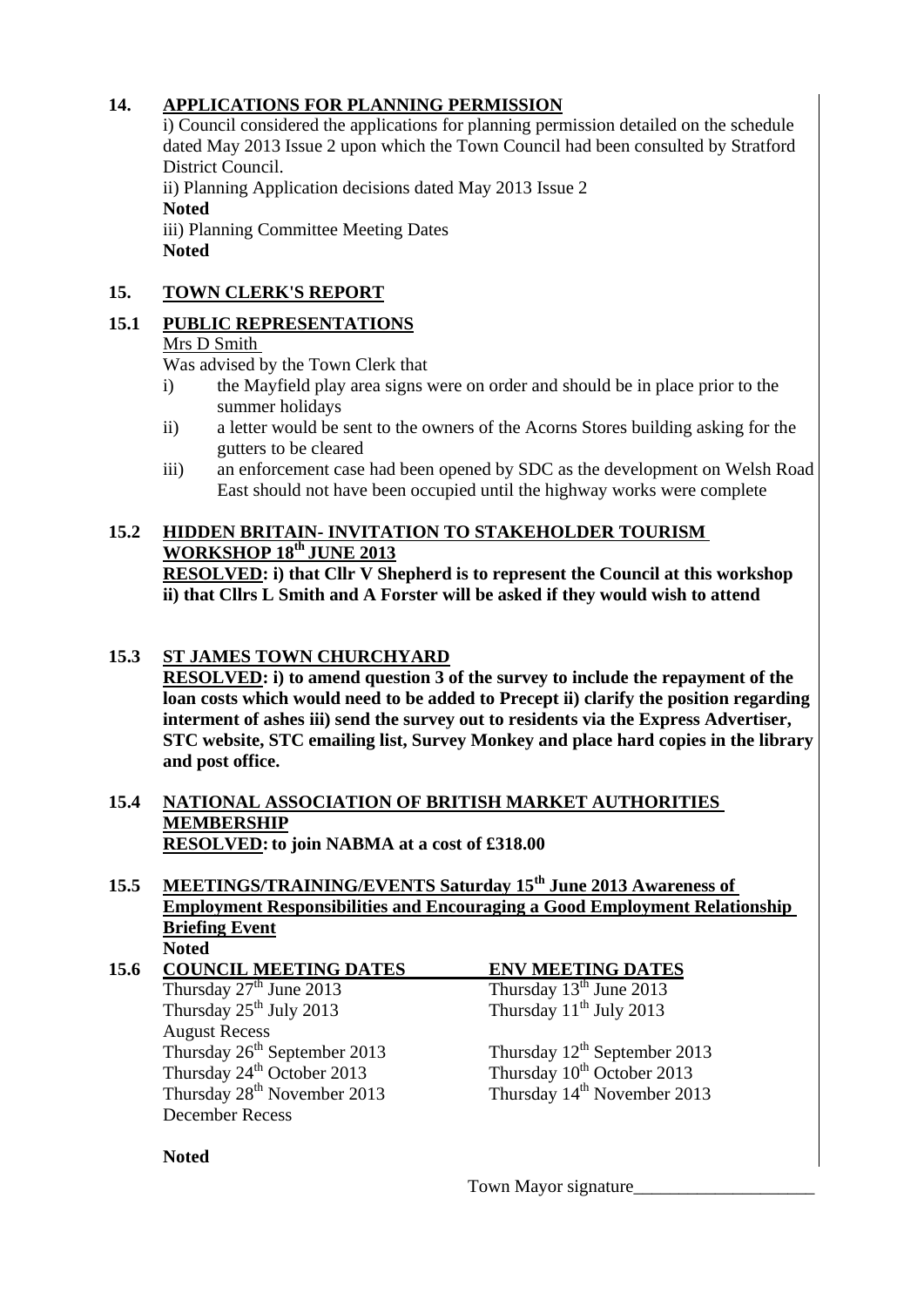## **16. CORRESPONDENCE**

- **16.1 SOUTHAM IN BLOOM THANK YOU Noted**
- **16.2 SOUTHAM FIRST TOWN IMPROVEMENT SUB GROUP MINTUES Noted**
- **16.3 SOUTHAM CHRISTMAS LIGHTS COMMITTEE MEETING MINUTES RESOLVED to obtain a complete copy of the minutes and put to the June TC meeting**
- **16.4 SOUTHAM CHRISTMAS LIGHTS GRANT THANK YOU Noted**

#### **17. INFORMATION FROM COUNTY AND DISTRICT COUNCILLORS**

 District Cllr D Wise advised that SDC were re-appointing committees following the elections

County Cllr J Appleton advised the following:

- o that no party had overall control of the council following the election
- o that administration would be shared Conservative taking cabinet posts and Labour the Scrutiny Committee Chairmanships
- o that he had been appointed Vice Chairman of the Adult Health and Social Care Committee

#### **18. BUSINESS WHICH IN THE OPINION OF THE MAYOR SHOULD BE CONSIDERED AS A MATTER OF URGENCY None**

## **19. EXCLUSION OF THE PUBLIC FROM THE MEETING**

It was moved and

**RESOLVED: that pursuant to Section 1(2) of the Public Bodies (Admission to Meetings) Act 1960 the public be excluded from the meeting because publicity would be prejudicial to the public interest by reason of the confidential nature of the business to be transacted** 

# **20. STAFF SALARIES AND PAYMENT FOR SERVICES RESOLVED:**

**To authorise payments of staff salaries dated May 2013** 

**Meeting closed 8.09pm** 

Town Mayor signature\_\_\_\_\_\_\_\_\_\_\_\_\_\_\_\_\_\_\_\_